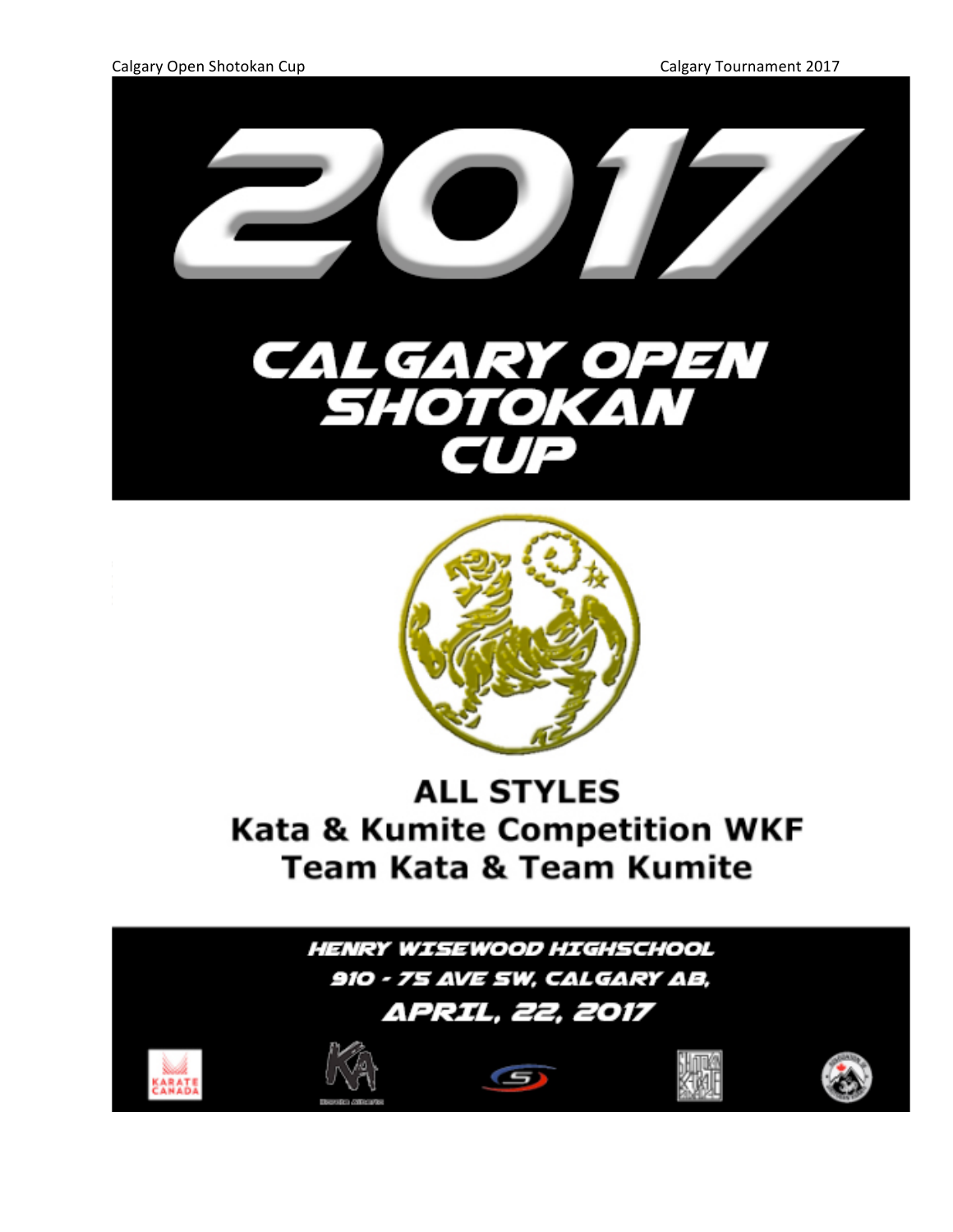## **2017 Calgary Open Shotokan Cup**

April 22, 2017 Henry Wise Wood High School 910 75 Ave SW, Calgary AB

The ASK welcomes all Coaches, Sensei's Volunteers, Officials and Competitors to the 2017 Calgary Open Shotokan Cup.

With the support of Karate Alberta, this tournament will help foster the growth of karate in Calgary and Alberta. We wish to bring you a tournament that is competitive and enjoyable for all competitors of all levels and ages.

Registration is to be emailed to Askaratecouncilalberta@gmail.com so draws can be completed. In order to make this effective, please ensure that parents and competitors provide accurate and complete information to their Sensei and that Sensei's take extra care to make sure this information is submitted correctly. 

If you are interested in officiating please contact MARC WARD at karateincalgary@gmail.com . The officials are an integral part of the success of our tournament so your assistance is greatly appreciated.

If you have any questions, please contact us at Askaratecouncilalberta@gmail.com

Looking forward to seeing you all there!

Sensei Marc Ward, Sensei Chris Walker and Sensei Kristie Schafer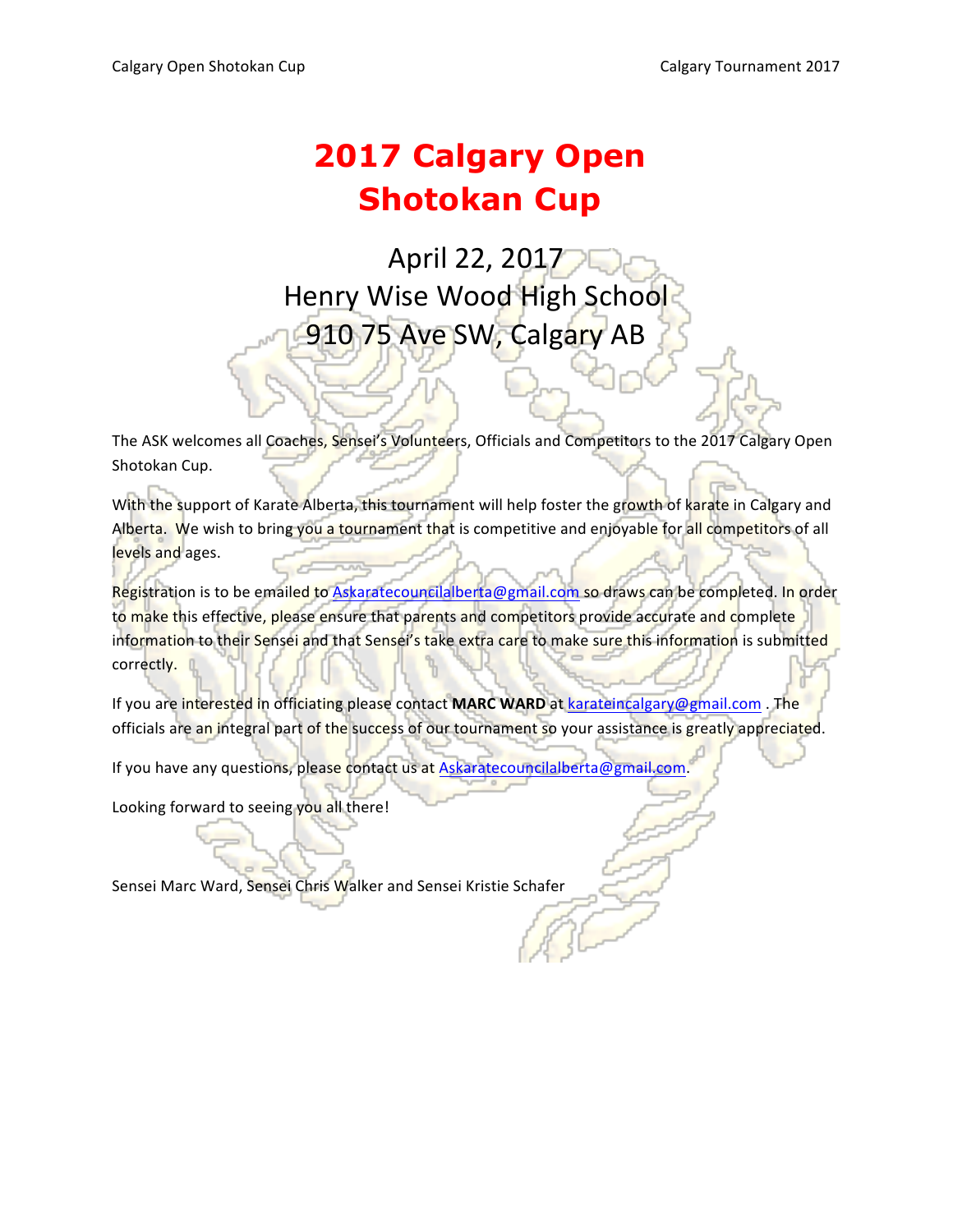#### **Tournament Details**

|                                                  | Calgary Open Shotokan Cup:                                                                                                                                                                                                                                                               |
|--------------------------------------------------|------------------------------------------------------------------------------------------------------------------------------------------------------------------------------------------------------------------------------------------------------------------------------------------|
| <b>DATE</b>                                      | All divisions, Saturday, April 22, 2017 8:00 am (set-up) to 5:00 pm                                                                                                                                                                                                                      |
| <b>LOCATION</b>                                  | Henry Wise Wood High School<br>910 75 Ave SW<br>Calgary, AB                                                                                                                                                                                                                              |
| REGISTRATION DEADLINE                            | Early Bird REGISTRATION - Due by April 18, 2017<br>LATE / Day of REGISTRATION - After April 18, 2017<br>(ENTRIES WILL BE TAKEN UP TO 8:30 AM April 22, 2017)<br>( <mark>FEES DUE DAY O</mark> F EVENT, DOJOS ONLY NEED TO PRE- REGISTER<br>PARTICIPANTS BY SENDING ATTACHED SPREADSHEET) |
| <b>REGISTRATION, WAIVER &amp;</b><br>INFORMATION | Please email the attached Registration Spreadsheet will all competitors information to<br>askaratecouncilalberta@gmail.com<br>All competitors must complete the waiver found in the enclosed Registration Form and<br>bring to the tournament.                                           |
| <b>MANDATORY KUMITE</b><br><b>EQUIPMENT</b>      | Shall comply with current WKF rules (eg, fist protectors, mouth guards, groin cups,<br>shin/instep protectors)                                                                                                                                                                           |
| <b>ENTRY FEES</b>                                | <b>Early Bird Rate</b><br>\$30.00/person, single event - Kata or Kumite<br>\$15.00/person, for second events Kata or Kumite<br>\$2 <mark>0.00 per T</mark> eam Kata / Team Kumite                                                                                                        |
|                                                  | Late / Day of Registration<br>\$35.00/person, single event – Kata or Kumite<br>\$20.00/person, for second events Kata or Kumite<br>\$25.00 per Team Kata / Team Kumite                                                                                                                   |
| OFFICIALS, COACHES &<br><b>VOLUNTEERS</b>        | Officials meeting will take place at 8:30am in the gym. Please wear full officiating outfit<br>(white collar shirt, grey/black dress pants and black shoes).<br>Coaches may coach from a side chair in a respectful manner and should be in a team<br>tracksuit.                         |
|                                                  | Volunteers will be needed for set up at 8:00 am SATURDAY MORNING and for teardown<br>at 5:00 pm SATURDAY AFTERNOON.                                                                                                                                                                      |
|                                                  | Volunteers are also required for table officials and marshalling. Please contact Kristie<br>Schafer by April 18, 2017 at askaratecouncilalberta@gmail.com to volunteer.                                                                                                                  |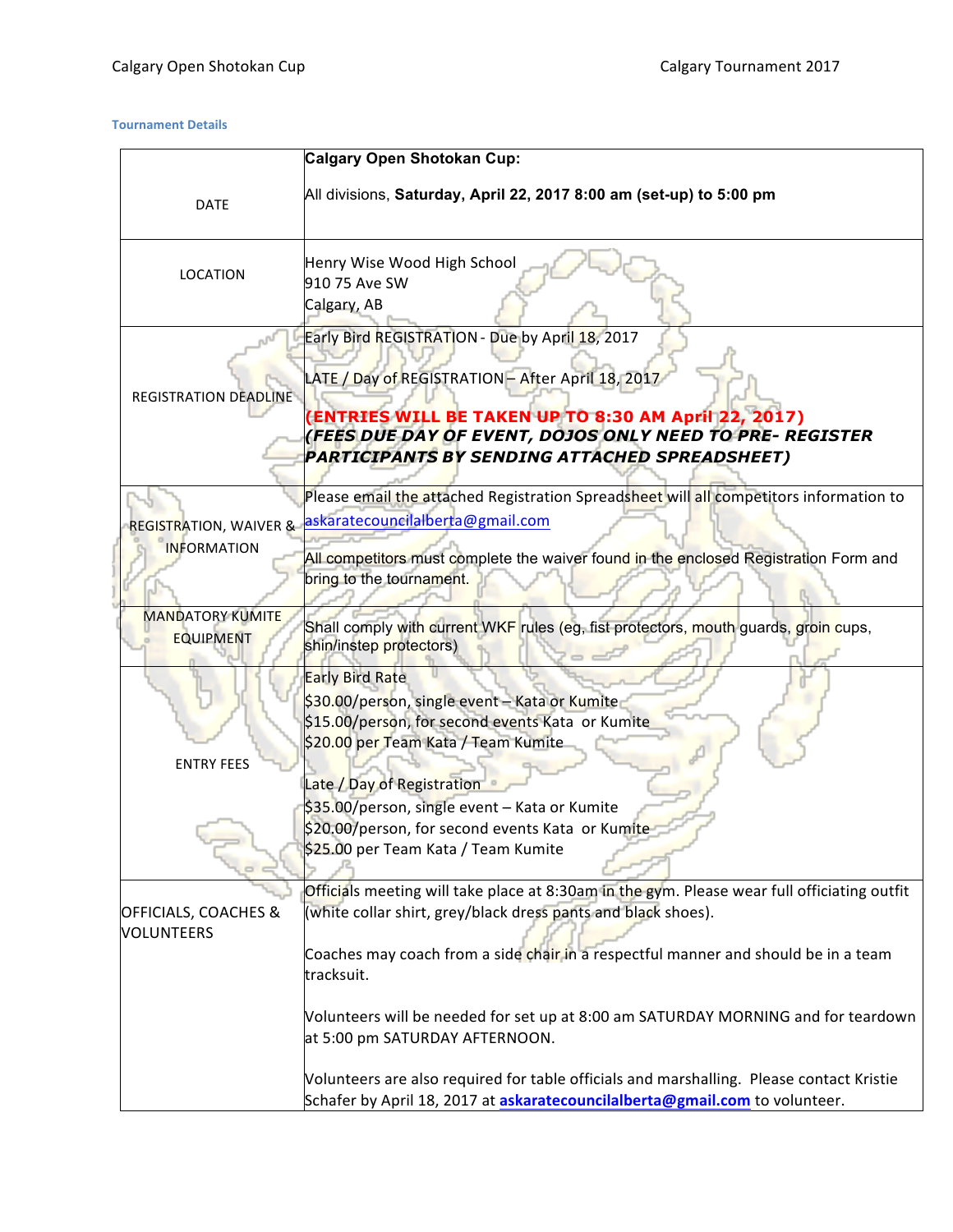# Rules

- Enter your appropriate division based on age at the time of this Tournament.
- Consolidation of divisions will occur at the discretion of the tournament organizer.
- The tournament will be run following the rules established by the WKF.
- Divisions will be divided by age and belt level. Weight categories will also be used in the 18 years old and up divisions.



#### *Dress Code/ Safety Equipment*

- All competitors must wear a plain white gi.
- Dojo/association crests and embroidery are permissible.
- WKF Safety requirements to apply
- White safety equipment is allowed
- ALL male competitors are required to wear groin protection.
- Polycarbonate safety glasses may be worn upon approval by the chief official.

#### *Kata*

Kata from any traditional style or association is allowed. All kyu grades can repeat Kata. Dan grades cannot repeat a kata.

- All Children and youth 13 and younger will perform kata simultaneously with their opponent.
- 3 5 judges will cast flags for each opponent, using the WKF Kata judging rules
- 13 and younger divisions are single elimination
- 14 and older events will perform 1 at a time (red then blue)
- 14 and older will have repecharge

#### *Kumite Rules - WKF Rules*

Flag Kumite for 4-6 year old

- One minute event
- Two flags for each participant with one flag on either side of belt (left/right): blue for one participant, red for the other
- Participant who captures both of their opponents flags is declared the winner

7-13 year old

• Matches will be 1.5 minutes running time or first to 6 points.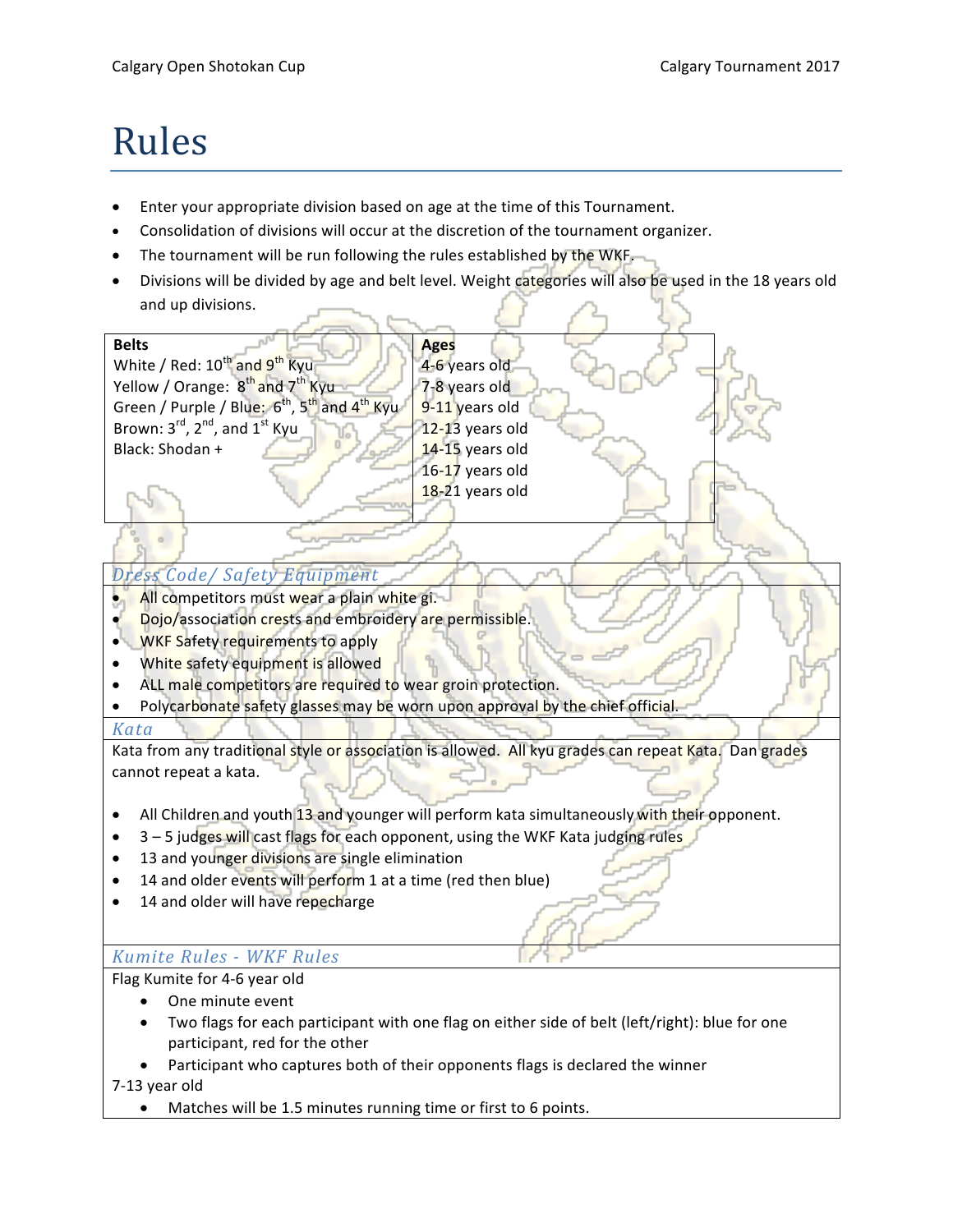14 – 17 year old

• Matches will be 2 minutes stop time.

#### 18 – 21 years old

- Women's kumite will be 2 minutes stop time.
- Men's kumite will be 3 minutes stop time.

In the event of a tie, a whistle will be blown and the officials will vote and declare a winner.

Points will be awarded based on the following:

- Six scoring criteria are (Distance, Timing, Technique, Zanshin(continued awareness), Sporting Attitude, Vigorous application) for more see current WKF rules at wkf.net.
- The target areas are the Torso(front, back and sides), Head (front, back and sides) and Throat and neck(contact to this area will result in a penalty).
- 1 point (YUKO) Awarded for any hand strike or punch to the correct target area.
- 2 points (Waza-ari) Awarded for a kick to the body.
- 3 Points (Ippon) Awarded for head kick or a successful attack to an opponent whose torso is on the floor.

Penalties

- Excessive contact (All divisions 17 and younger allow no contact to the head, face, neck or throat)
- Striking to the groin or any target area below the hip bone.
- Striking with an elbow or knee
- Striking to any joint in the body (ashi-barai are allowed)
- **Exiting the fighting area during a match**
- Wild or uncontrolled techniques
- Talking during the match
- Un-sportsmanlike conduct
- Excessive grabbing, holding or pushing

#### *Team Kata*

Pre-registration is MANDATORY for Team Kata

• Teams may use any Kata from their curriculum.

*Team Kumite*

• Teams will be determined on the day of the tournament.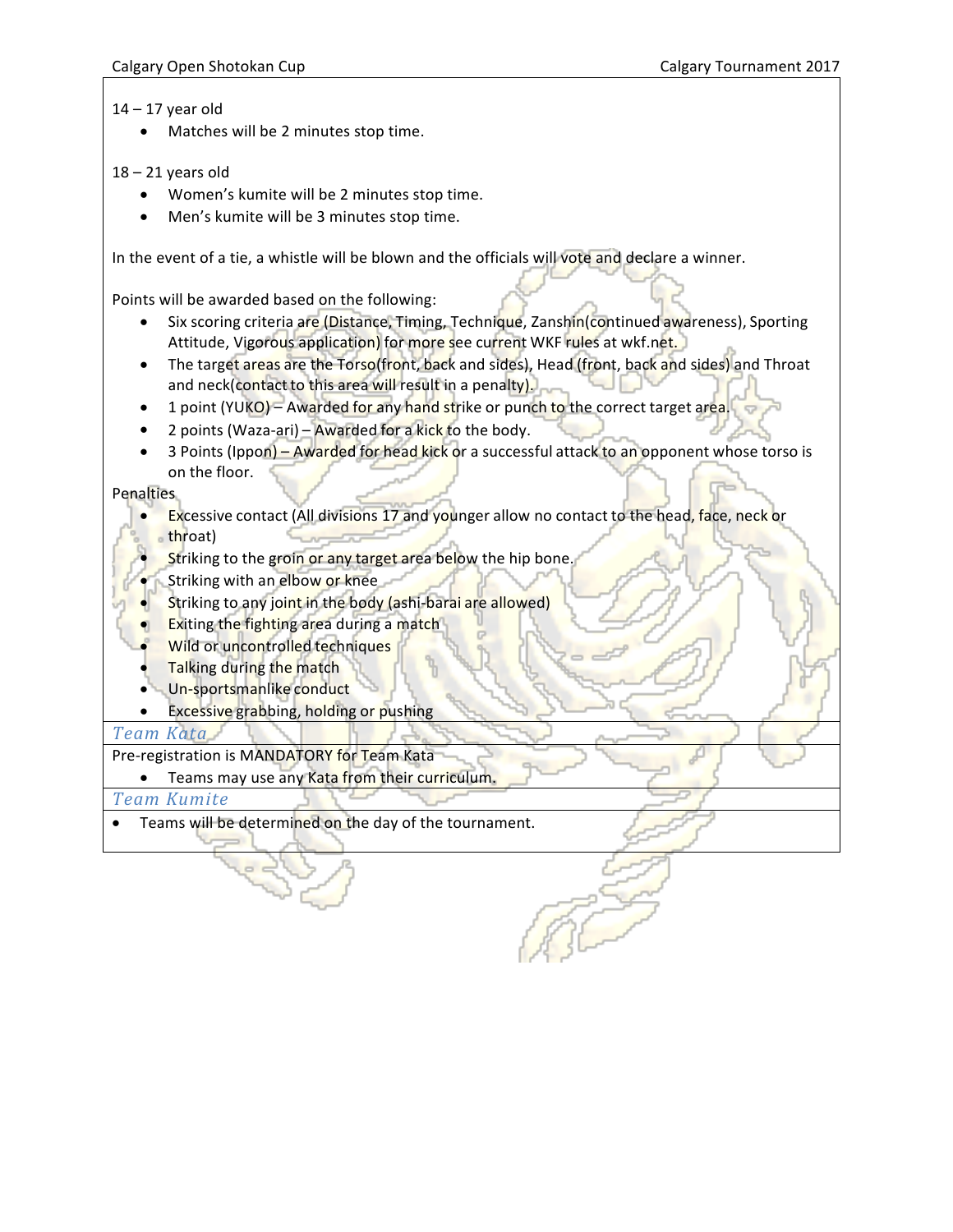## **TOURNAMENT INDIVIDUAL REGISTRATION Calgary Open Shotokan Cup Tournament**

| April 22, 2017                                                                                              |
|-------------------------------------------------------------------------------------------------------------|
| Calgary, Alberta                                                                                            |
| Name:                                                                                                       |
| Address:                                                                                                    |
| Phone:<br>Postal Code:                                                                                      |
| Medical Concerns:                                                                                           |
| Alberta Health Care #:                                                                                      |
| Weight<br>Sex:<br>Birth Date $(mmm/dd/yy)$                                                                  |
| Belt Colour (Kyu Only)<br>Club Name                                                                         |
| Category: (e.g. A4)                                                                                         |
| <b>Kumite</b><br><b>Team Kata</b><br>Event: Kata                                                            |
| <b>Acknowledgement, Waiver and Release</b>                                                                  |
| hereby acknowledge that I am aware and understand that the art                                              |
| and sport of karate is potentially hazardous and that a participant is exposed to risks in said activity. I |
| further acknowledge that in the course of doing karate I may receive injuries that may be serious and       |
| permanent.                                                                                                  |
| I hereby acknowledge and accept all hazards and risks in the doing of said activity and hereby remise,      |
| release and forever discharge the Calgary Open Shotokan Cup, its officers, servants, employees              |

l<mark>pen</mark> Shotokan Cup, its omicers, servang successors, agents and assigns from any and all claims and demands whatsoever for damages, loss or injury, however arising which may now or may hereafter be sustained by me in consequence of my participation in the Calgary Open Shotokan Cup Tournament on April 22, 2017 including, without limiting the generality of the foregoing, training, practice, competition, demonstration, traveling to or from any of the foregoing, and any other matter related in any way to the said activity.

I CONSENT THAT ANY PICTURES OR VIDEO FURNISHED BY OR TAKEN OF ME CAN BE USED FOR PUBLICITY, PROMOTION OR TELEVISION SHOWING, AND WAIVE COMPENSATION IN REGARDS THERETO.

| IN WITNESS WHEREOF I have hereunto set my hand this | dav of |  |
|-----------------------------------------------------|--------|--|
|                                                     |        |  |

| Parent/Guardian. | M/itr<br>. |
|------------------|------------|
|------------------|------------|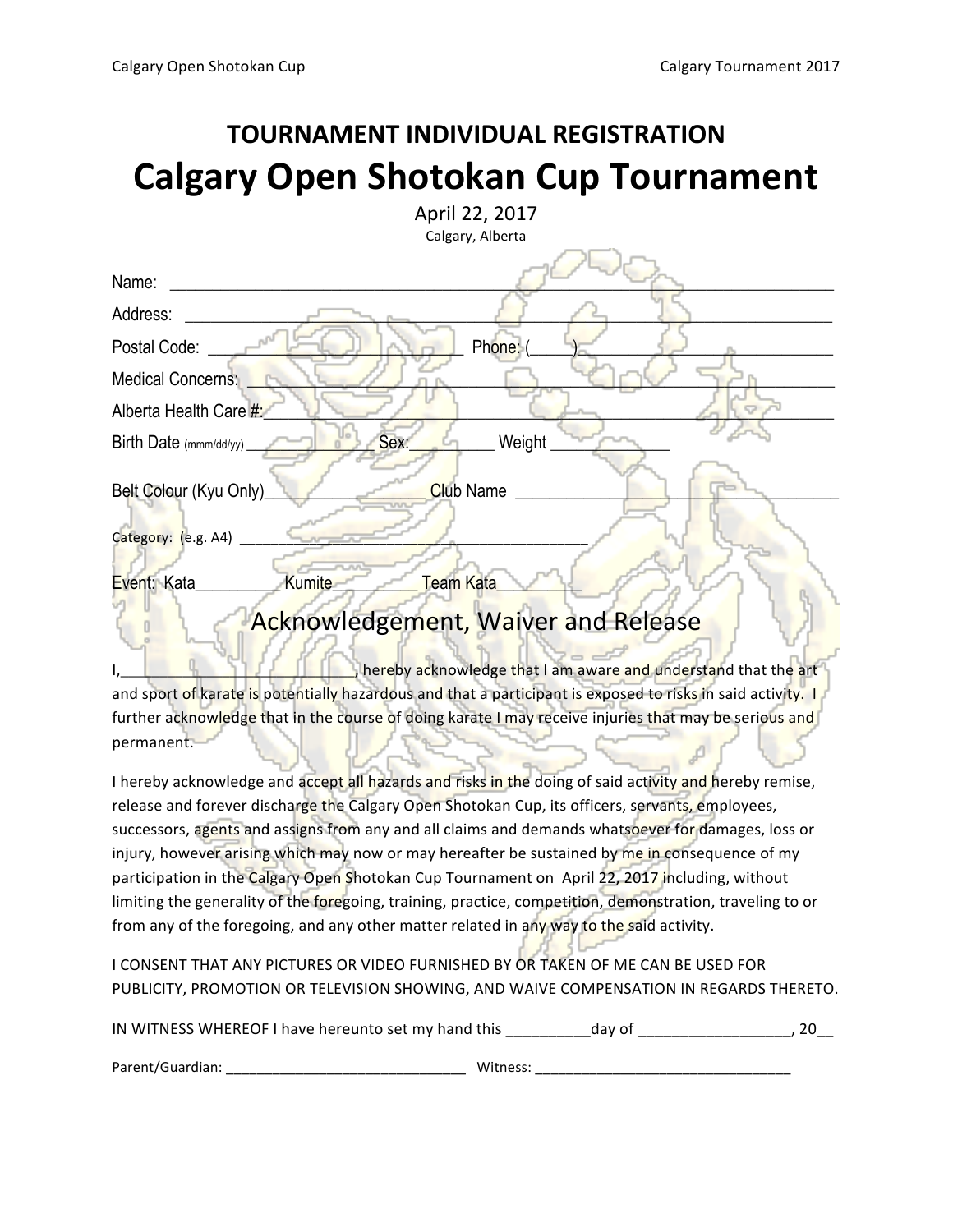| <b>Divisions Kata and Kumite</b> |  |  |  |
|----------------------------------|--|--|--|
|----------------------------------|--|--|--|

|                    |               |                       | <b>Female</b>   | <b>Male</b>     |
|--------------------|---------------|-----------------------|-----------------|-----------------|
| Age                | Kata / Kumite | <b>Belt</b>           | <b>Division</b> | <b>Division</b> |
| 4 to 5 years old   | Kata          | White/Red             | A1              | A1              |
| 4 to 5 years old   | Flag Kumite   | White/Red             | A2              | A2              |
| 4 to 5 years old   | Kata          | Yellow/Orange         | A <sub>3</sub>  | A3              |
| 4 to 5 years old   | Flag Kumite   | Yellow/Orange         | A4              | A4              |
|                    |               |                       |                 |                 |
| 6 to 7 years old   | Kata          | White/Red             | <b>B1</b>       | <b>B1</b>       |
| 6 to 7 years old   | <b>Kumite</b> | White/Red             | B <sub>2</sub>  | <b>B3</b>       |
| 6 to 7 years old   | Kata          | Yellow/Orange         | <b>B4</b>       | <b>B4</b>       |
| 6 to 7 years old   | Kumite        | Yellow/Orange         | <b>B5</b>       | <b>B6</b>       |
| 6 to 7 years old   | Kata          | Green - Purple        | <b>B7</b>       | <b>B7</b>       |
| 6 to 7 years old   | Kumite        | Green - Purple        | <b>B8</b>       | B <sub>9</sub>  |
|                    |               |                       |                 |                 |
| 8 to 9 years old   | Kata          | White/Red             | C <sub>1</sub>  | C <sub>1</sub>  |
| 8 to 9 years old   | Kumite        | White/Red             | C <sub>2</sub>  | C <sub>3</sub>  |
| 8 to 9 years old   | Kata          | Yellow/Orange         | C4              | C <sub>4</sub>  |
| 8 to 9 years old   | <b>Kumite</b> | Yellow/Orange         | C <sub>5</sub>  | C6              |
| 8 to 9 years old   | Kata          | <b>Green</b> - Purple | C <sub>7</sub>  | C <sub>7</sub>  |
| 8 to 9 years old   | <b>Kumite</b> | Green - Purple        | C8              | C <sub>9</sub>  |
| 8 to 9 years old   | Kata          | <b>Brown</b>          | C10             | C10             |
| 8 to 9 years old   | Kumite        | <b>Brown</b>          | C11             | C12             |
|                    |               |                       |                 |                 |
| 10 to 11 years old | Kata          | <b>White/Red</b>      | D <sub>1</sub>  | D <sub>1</sub>  |
| 10 to 11 years old | Kumite        | White/Red             | D <sub>2</sub>  | $\overline{D}3$ |
| 10 to 11 years old | Kata          | Yellow/Orange         | D <sub>4</sub>  | D <sub>4</sub>  |
| 10 to 11 years old | Kumite        | Yellow/Orange         | D <sub>5</sub>  | D <sub>6</sub>  |
| 10 to 11 years old | Kata          | Green - Purple        | D7              | D7              |
| 10 to 11 years old | Kumite        | Green - Purple        | D <sub>8</sub>  | D <sub>9</sub>  |
| 10 to 11 years old | Kata          | Brown / Black         | D <sub>10</sub> | D <sub>10</sub> |
| 10 to 11 years old | Kumite        | Brown / Black         | D <sub>14</sub> | D <sub>12</sub> |
|                    |               |                       |                 |                 |
| 12 to 13 years old | Kata          | White/Red             | E1              | E1              |
| 12 to 13 years old | Kumite        | White/Red             | E <sub>2</sub>  | E <sub>3</sub>  |
| 12 to 13 years old | Kata          | Yellow/Orange         | E4              | E4              |
| 12 to 13 years old | Kumite        | Yellow/Orange         | E <sub>5</sub>  | E <sub>6</sub>  |
| 12 to 13 years old | Kata          | Green - Purple        | E7              | E7              |
| 12 to 13 years old | Kumite        | Green - Purple        | E8              | E9              |
| 12 to 13 years old | Kata          | Brown / Black         | E10             | E10             |
| 12 to 13 years old | Kumite        | Brown / Black         | E11             | E12             |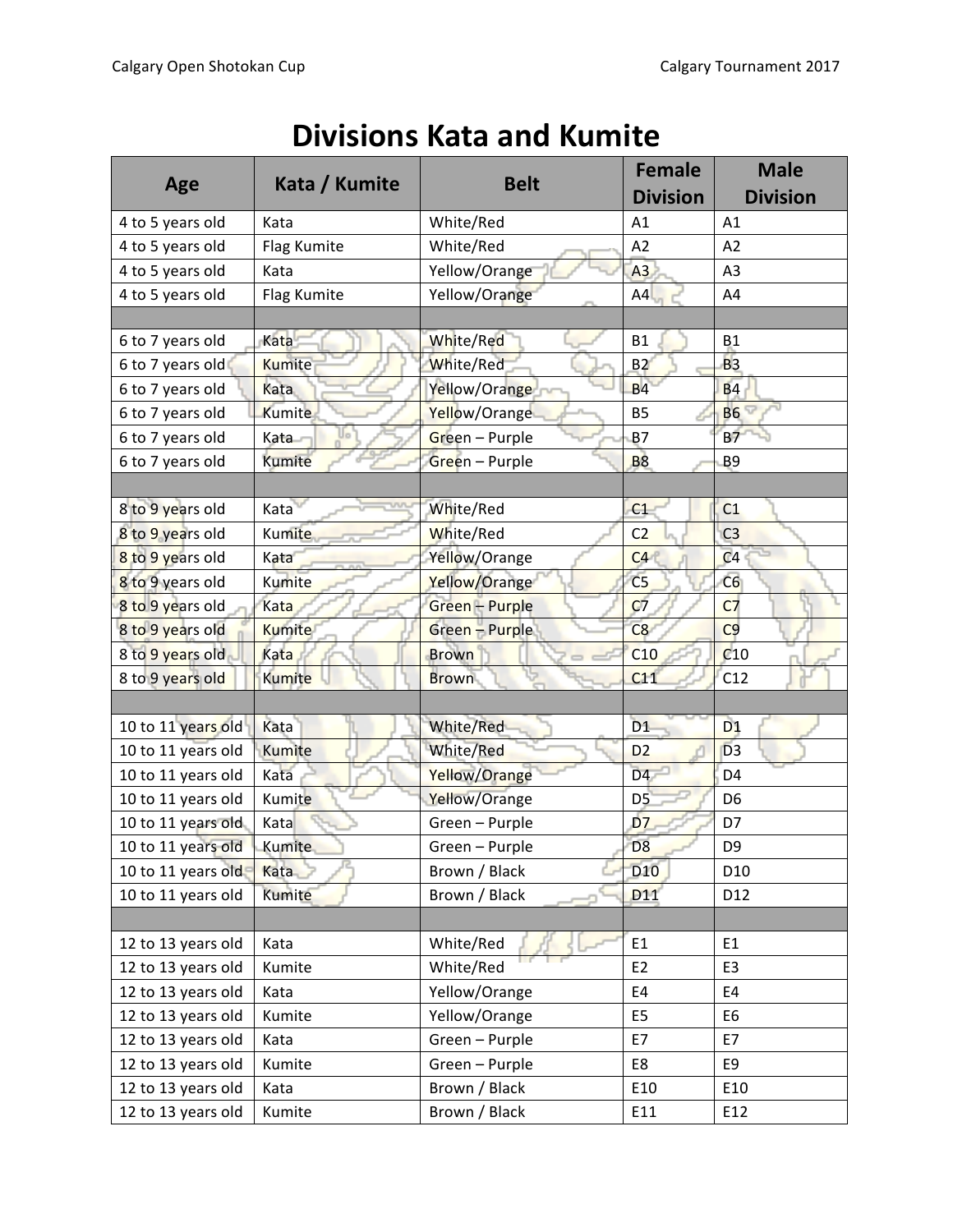Calgary Open Shotokan Cup Calgary Tournament 2017

| 14 to 15 years old  | Kata          | White/Red                    | F1              | F1              |
|---------------------|---------------|------------------------------|-----------------|-----------------|
| 14 to 15 years old  | Kumite        | White/Red                    | F <sub>2</sub>  | F <sub>3</sub>  |
| 14 to 15 years old  | Kata          | Yellow/Orange                | F4              | F4              |
| 14 to 15 years old  | Kumite        | Yellow/Orange                | F <sub>5</sub>  | F <sub>6</sub>  |
| 14 to 15 years old  | Kata          | Green - Purple               | F7              | F7              |
| 14 to 15 years old  | Kumite        | Green - Purple               | F8              | F <sub>9</sub>  |
| 14 to 15 years old  | Kata          | Brown                        | F10             | F10             |
| 14 to 15 years old  | Kumite        | Brown                        | F11             | F12             |
| 14 to 15 years old  | Kata          | <b>Black</b>                 | F13             | F13             |
| 14 to 15 years old  | Kumite        | Black                        | F14             | F <sub>15</sub> |
|                     |               |                              |                 |                 |
| 16 to 17 years old  | Kata          | White/Red                    | G1              | G1              |
| 16 to 17 years old  | Kumite        | White/Red                    | $\overline{G}2$ | G <sub>3</sub>  |
| 16 to 17 years old  | Kata          | Yellow/Orange                | G4              | G4              |
| 16 to 17 years old  | <b>Kumite</b> | Yellow/Orange                | G <sub>5</sub>  | G <sub>6</sub>  |
| 16 to 17 years old  | Kata          | Green - Purple               | G7              | G7              |
| 16 to 17 years old  | Kumite        | Green - Purple               | G <sub>8</sub>  | G <sub>9</sub>  |
| 16 to 17 years old  | Kata          | <b>Brown</b>                 | G10             | G10             |
| 16 to 17 years old  | Kumite        | <b>Brown</b>                 | G11             | G12             |
| 16 to 17 years old  | <b>Kata</b>   | <b>Black</b>                 | G13             | G13             |
| 16 to 17 years old  | <b>Kumite</b> | <b>Black</b>                 | G14             | G15             |
|                     |               |                              |                 |                 |
| 18 - 21 years old   | Kata          | <b>White/Red</b>             | H1              | H1              |
| 18 - 21 years old   | Kumite        | White/Red                    | H <sub>2</sub>  | H <sub>3</sub>  |
| 18 - 21 years old   | Kata          | Yellow/Orange                | H <sub>4</sub>  | U<br>H4         |
| 18 - 21 years old   | <b>Kumite</b> | Yellow/Orange                | H <sub>5</sub>  | H <sub>6</sub>  |
| 18 - 21 years old   | Kata          | <b>Green - Purple</b>        | H7              | H7              |
| $18 - 21$ years old | <b>Kumite</b> | <b>Green - Purple</b>        | H8              | H <sub>9</sub>  |
| $18 - 21$ years old | Kata          | <b>Brown</b>                 | H <sub>10</sub> | H10             |
| $18 - 21$ years old | <b>Kumite</b> | <b>Brown</b>                 | H11             | H12             |
| 18 - 21 years old   | Katal         | <b>Black</b>                 | H13             | H <sub>13</sub> |
| $18 - 21$ years old | <b>Kumite</b> | <b>Black</b>                 | H <sub>14</sub> | H15             |
|                     |               |                              |                 |                 |
| All ages            | Kata          | All Belts (Male)             | <b>AWAD M</b>   | AWAD M          |
| All ages            | Kata          | All Belts (Female)           | <b>AWAD F</b>   | AWAD F          |
|                     |               |                              |                 |                 |
| 4 - 13 years old    | Team Kata     | White - Orange Beginner      | TK1             | TK1             |
| 4 - 13 years old    | Team Kata     | Orange - Purple Intermediate | TK <sub>2</sub> | TK <sub>2</sub> |
| 4 - 13 years old    | Team Kata     | Brown - Black Advanced       | TK3             | TK3             |
| $14+$               | Team Kata     | White - Orange Beginner      | TK4             | TK4             |
| $14+$               | Team Kata     | Orange - Purple Intermediate | TK5             | TK5             |
| $14+$               | Team Kata     | Brown - Black Advanced       | TK6             | TK6             |